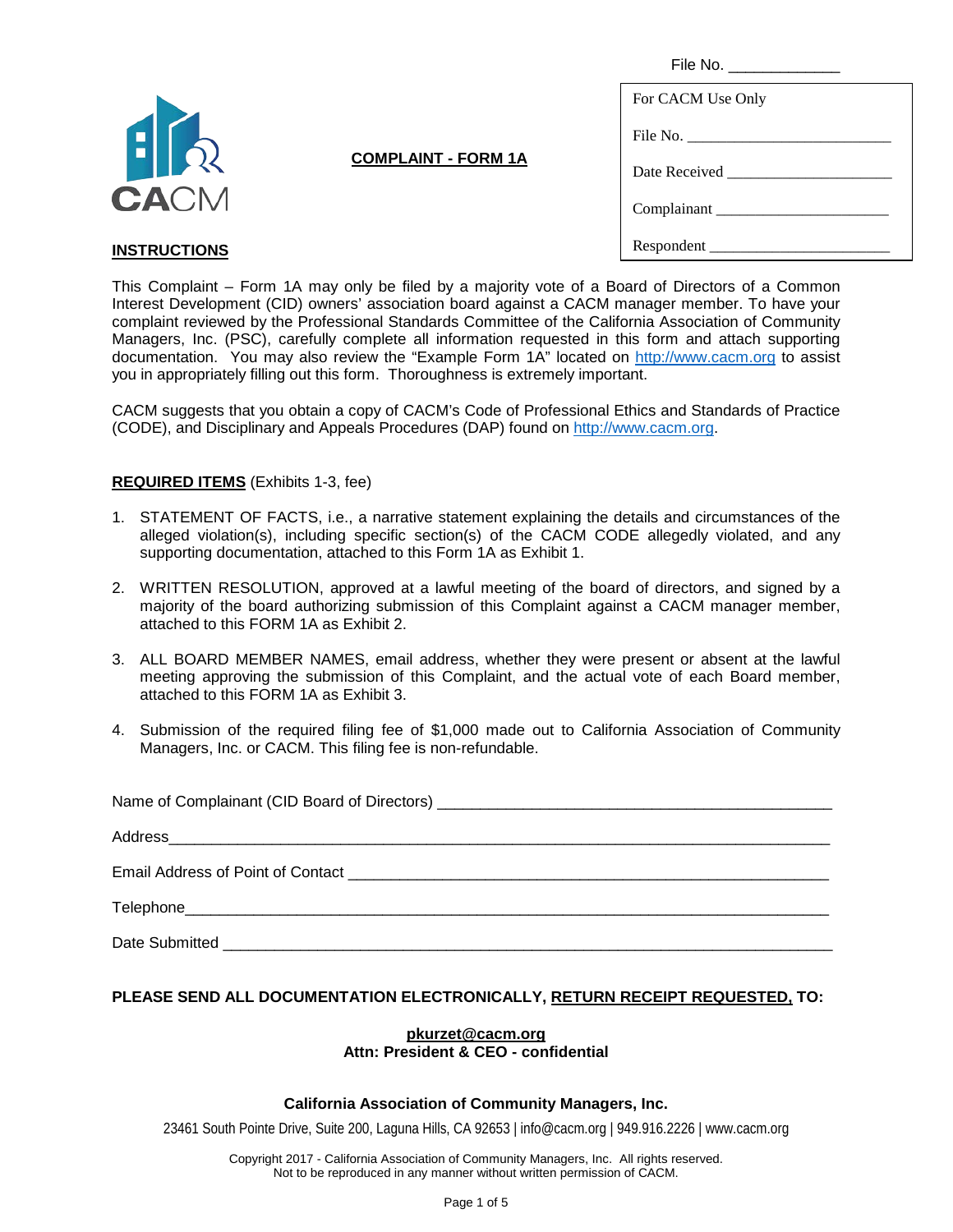#### **If electronic transmission is not available to you, please submit documentation by way of certified or registered mail or traceable overnight delivery, marked PERSONAL AND CONFIDENTIAL to:**

California Association of Community Managers, Inc. Attn: President & CEO 23461 South Pointe Dr., Ste. 200 Laguna Hills, CA 92653

### **THIS COMPLAINT IS FILED AGAINST:**

### **ATTESTMENT AND AUTHORIZATION**

**I (name) \_\_\_\_\_\_\_\_\_\_\_\_\_\_\_\_\_\_\_\_\_\_, (title) \_\_\_\_\_\_\_\_\_\_\_\_\_\_\_\_ hereby attest that I have been given the authorization by the CID Board of Directors to submit this Complaint, and hereby acknowledge and attest that by signing this formal complaint, I shall act, or act on behalf of the complainant, and hereby agree to cooperate with the PSC in its investigation of alleged violations and further agree to participate in the hearing process, if so requested by the PSC, and further attest that this formal complaint has been approved by a majority of the association's board of directors.**

**I do hereby attest that this information is true, accurate and complete to the best of my knowledge and I understand that any falsification, omission, or concealment of material fact may subject me to administrative, civil, or criminal penalties.**

**\_\_\_\_\_\_\_\_\_\_\_\_\_\_\_\_\_\_\_\_\_\_\_ Board Member Name / or Manager Name**

**\_\_\_\_\_\_\_\_\_\_\_\_\_\_\_\_\_\_\_\_\_\_\_ Signature**

**\_\_\_\_\_\_\_\_\_\_\_\_\_\_\_\_\_ Title**

**\_\_\_\_\_\_\_\_\_\_\_\_\_\_\_\_ Date**

#### **California Association of Community Managers, Inc.**

23461 South Pointe Drive, Suite 200, Laguna Hills, CA 92653 | info@cacm.org | 949.916.2226 | www.cacm.org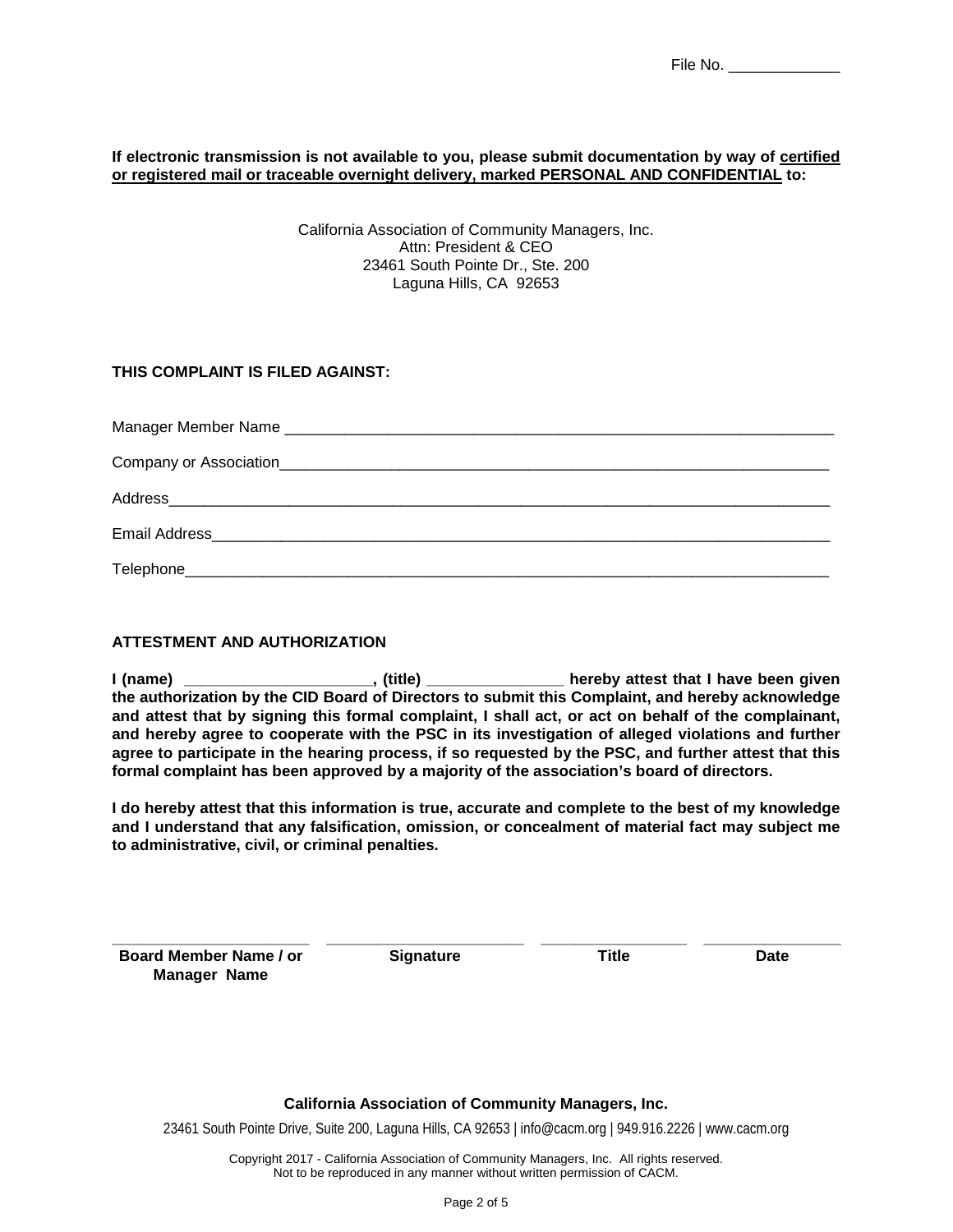File No. \_\_\_\_\_\_\_\_\_\_\_\_\_

## **EXHIBIT 1**

## **STATEMENT OF FACTS**

*Narrative statement explaining the details and circumstances of the alleged violation(s), including specific section(s) of the CACM CODE allegedly violated, and any supporting documentation.*

## **(A SEPARATE SHEET MAY BE USED)**

**California Association of Community Managers, Inc.**

23461 South Pointe Drive, Suite 200, Laguna Hills, CA 92653 | info@cacm.org | 949.916.2226 | www.cacm.org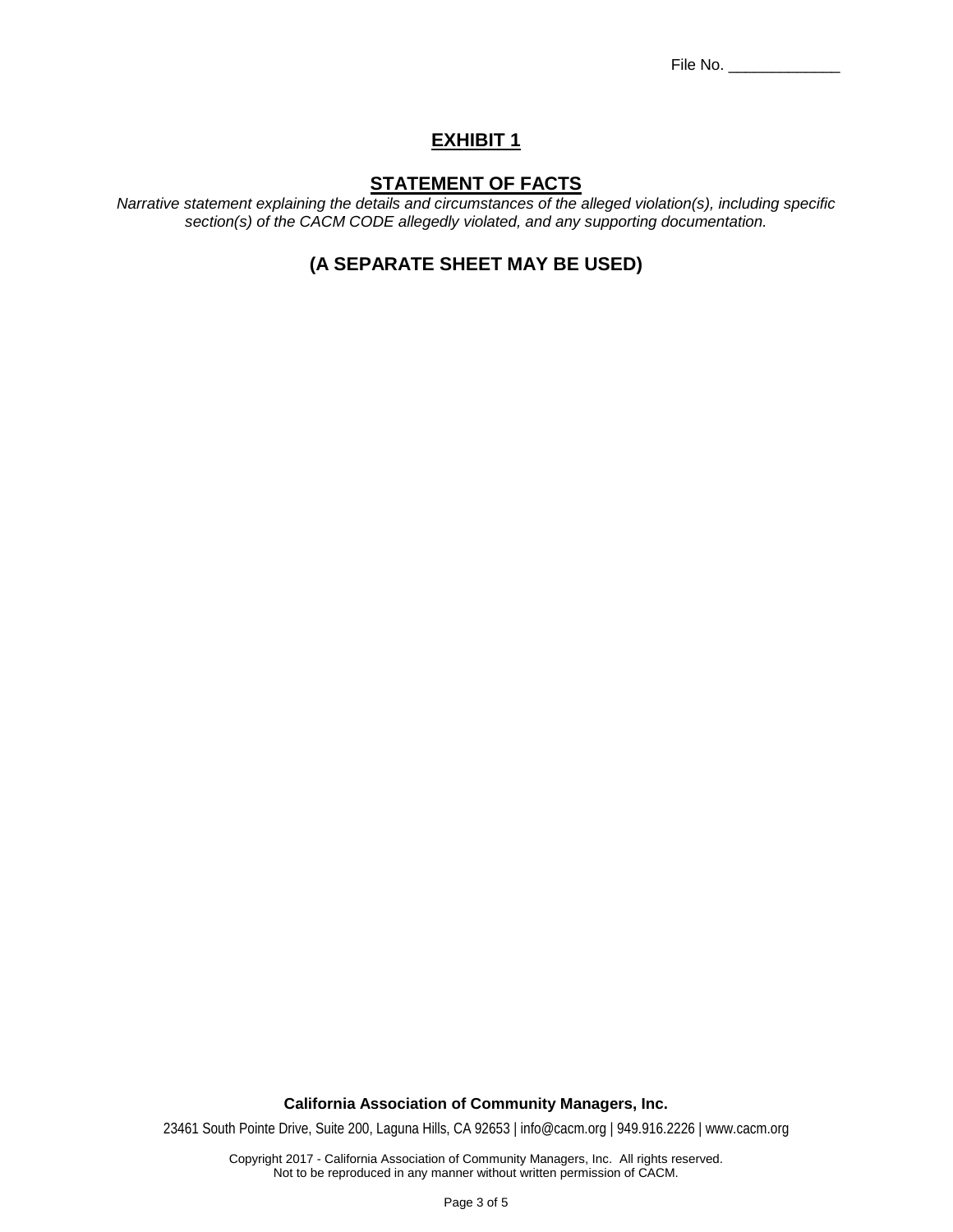File No. \_\_\_\_\_\_\_\_\_\_\_\_\_

## **EXHIBIT 2**

### **WRITTEN RESOLUTION**

*Written resolution approved at a lawful meeting of the board of directors, and signed by a majority of the board authorizing submission of this Complaint against a CACM manager member.*

# **(A SEPARATE SHEET MAY BE USED)**

**California Association of Community Managers, Inc.**

23461 South Pointe Drive, Suite 200, Laguna Hills, CA 92653 | info@cacm.org | 949.916.2226 | www.cacm.org